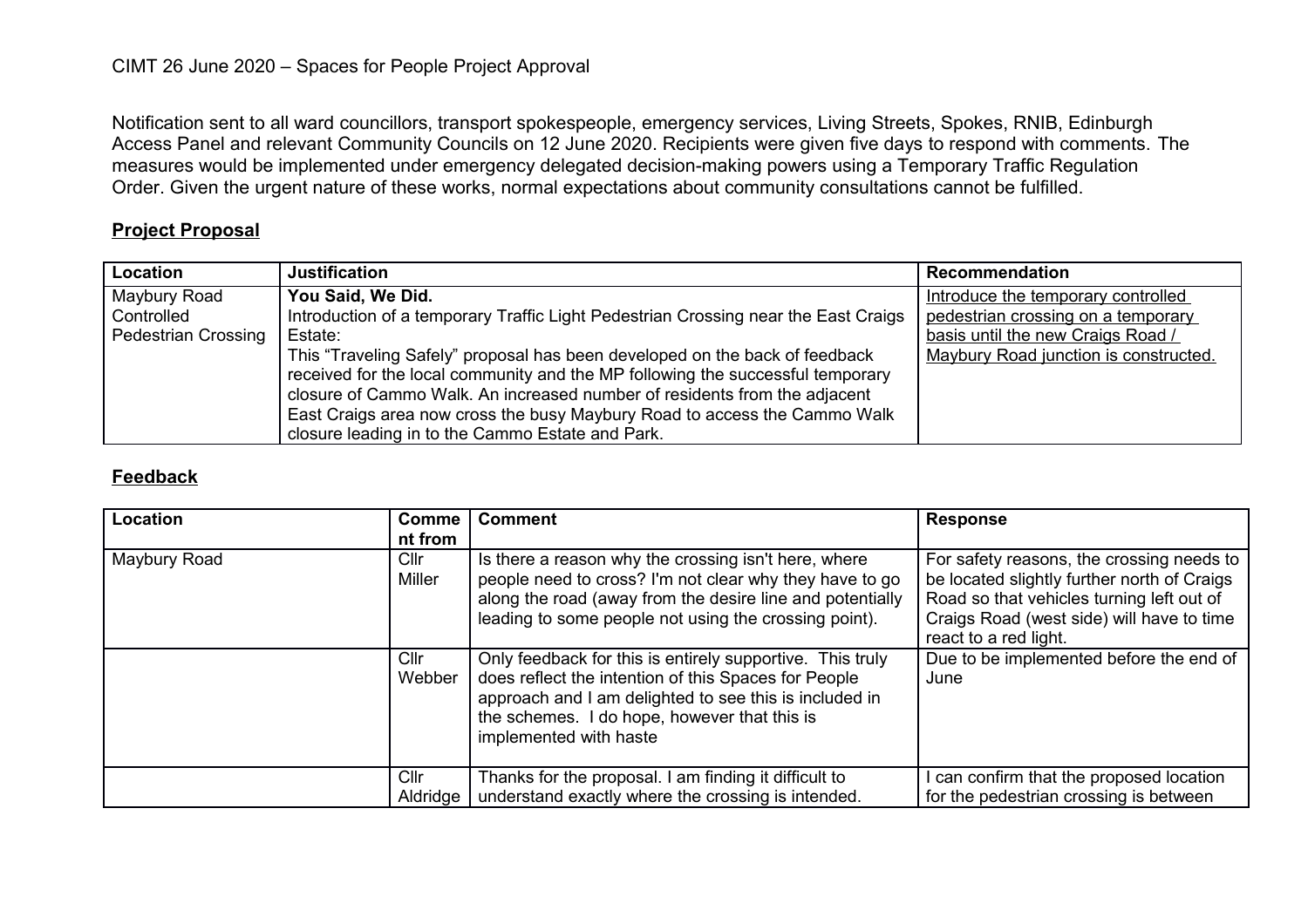|                        | There are 2 sites which would be useful given the<br>increased use of Cammo Walk: one to the south of the<br>East Craigs roundabout between the roundabout and<br>Craigs Road where many people currently cross and the<br>other near the Barnton Junction to the south of<br>Pinegrove Gardens.<br>In my view either or both would be very positive<br>contributions to pedestrian safety in the area, but they<br>need to be sited carefully as close to the 'desire lines' of<br>pedestrians as possible if they are to be used.<br>Response to Andy's email<br>Thanks for the further info. I am of course very<br>supportive but would ask you to have a quick look at the<br>specific location. I know many people (myself included)<br>cross Maybury Road a bit closer to the East Craig's<br>roundabout near no 87 Maybury Road. There is an open<br>gate and well-trodden footpath leadings from Cammy<br>Walk used by pedestrians and cyclists and I wonder<br>whether you could look at this before finalising. I am<br>supportive regardless of the final decision on this.<br>Totally understand. However, if it is temporary possibly<br>worth considering. | the roundabout and Craigs Road near to<br>the current bus stop on the screenshot<br>below with a temporary bus stop being<br>installed further north as indicated on the<br>attached drawing.<br>Thank you for your suggestion, I will ask<br>the designer to consider this, but the<br>original purpose was to connect East<br>Craigs to Cammo Walk with bound<br>surfaces rather than an unbound surface<br>which may not be suitable for all users. |
|------------------------|---------------------------------------------------------------------------------------------------------------------------------------------------------------------------------------------------------------------------------------------------------------------------------------------------------------------------------------------------------------------------------------------------------------------------------------------------------------------------------------------------------------------------------------------------------------------------------------------------------------------------------------------------------------------------------------------------------------------------------------------------------------------------------------------------------------------------------------------------------------------------------------------------------------------------------------------------------------------------------------------------------------------------------------------------------------------------------------------------------------------------------------------------------------------------|--------------------------------------------------------------------------------------------------------------------------------------------------------------------------------------------------------------------------------------------------------------------------------------------------------------------------------------------------------------------------------------------------------------------------------------------------------|
| ClIr<br>Hutchin<br>son | I am fully supportive of the proposed crossing; however I<br>would entirely endorse the submission from Spokes and<br>would strongly suggest that their adjustments are<br>implemented in the proposed scheme.<br>Further response<br>Totally understand. However, if it is temporary possibly<br>worth considering.                                                                                                                                                                                                                                                                                                                                                                                                                                                                                                                                                                                                                                                                                                                                                                                                                                                      | noted                                                                                                                                                                                                                                                                                                                                                                                                                                                  |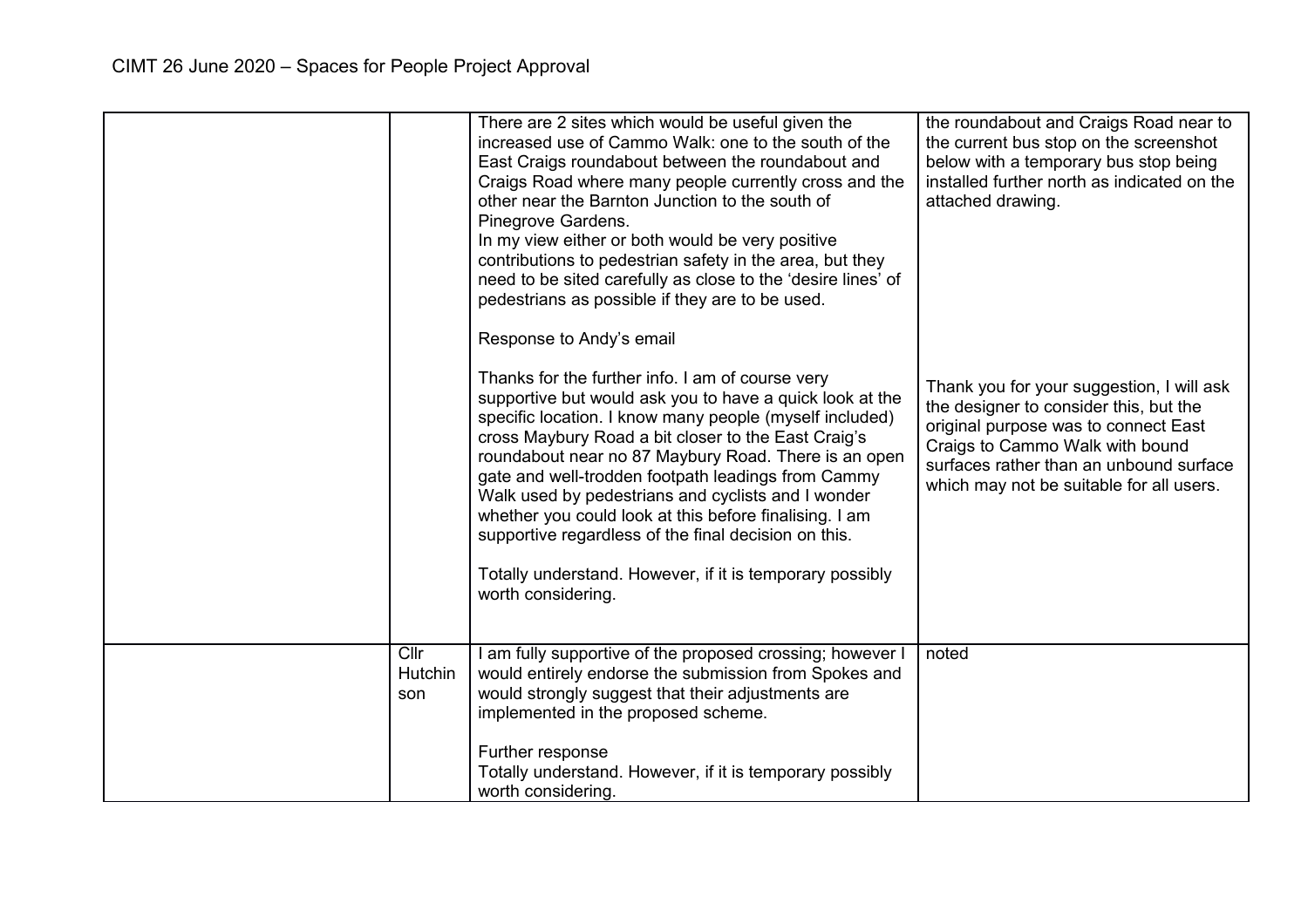| Cllr<br><b>Brown</b> | I am pleased to see this particular project be put forward<br>for implementation, if not a bit later in the programme<br>than I'd have perhaps preferred giving its location,<br>volume of traffic and poor access from East Craigs to<br>Cammo Walk. However, we are thankfully at a juncture<br>where my constituents have the opportunity to cross a<br>dual carriageway in a safe fashion, rather than playing<br>chicken on the narrow strip of raised concrete otherwise<br>known as a central reservation.<br>A few points:<br>Can the bus stop be moved further South to be<br>closer to Craigs Road? I assume those<br>designing the plans have a sound reason for<br>putting it where it is however as most foot traffic<br>is using Craigs Road, it would be better if it was<br>closer to it.<br>I trust that there will be warning signs of the up<br>and coming works strategically placed. Can I<br>therefore make a plea that, unlike so many other<br>locations across the city, that these aren't placed<br>on the pavements.<br>Speaking of pavements, an ongoing issue up and<br>down Maybury Road has been the struggle I<br>have faced – along with a few constituents - to<br>get some form of plan in place to ensure that the<br>pavements are regularly scraped clear of<br>encroachment. As it stands, residents have<br>taken it upon themselves on occasion to shovel<br>away to make the full pavement width available<br>for those who wish to use it (see picture<br>attached) without undue closeness to the traffic, | 1. The northbound bus stop needs<br>to be clear of the crossing area<br>hence why it has been moved<br>north by about 30m.<br>2. All signage will be pole mounted<br>where possible, and where not, it<br>will be places on the carriageway.<br>3. I will request that the paths are<br>cleared of vegetation.<br>4. The crossing should be in place<br>week commencing 27th June |
|----------------------|--------------------------------------------------------------------------------------------------------------------------------------------------------------------------------------------------------------------------------------------------------------------------------------------------------------------------------------------------------------------------------------------------------------------------------------------------------------------------------------------------------------------------------------------------------------------------------------------------------------------------------------------------------------------------------------------------------------------------------------------------------------------------------------------------------------------------------------------------------------------------------------------------------------------------------------------------------------------------------------------------------------------------------------------------------------------------------------------------------------------------------------------------------------------------------------------------------------------------------------------------------------------------------------------------------------------------------------------------------------------------------------------------------------------------------------------------------------------------------------------------------------------------------------------------------|-----------------------------------------------------------------------------------------------------------------------------------------------------------------------------------------------------------------------------------------------------------------------------------------------------------------------------------------------------------------------------------|
|                      | which we know doesn't typically stick to the new                                                                                                                                                                                                                                                                                                                                                                                                                                                                                                                                                                                                                                                                                                                                                                                                                                                                                                                                                                                                                                                                                                                                                                                                                                                                                                                                                                                                                                                                                                       |                                                                                                                                                                                                                                                                                                                                                                                   |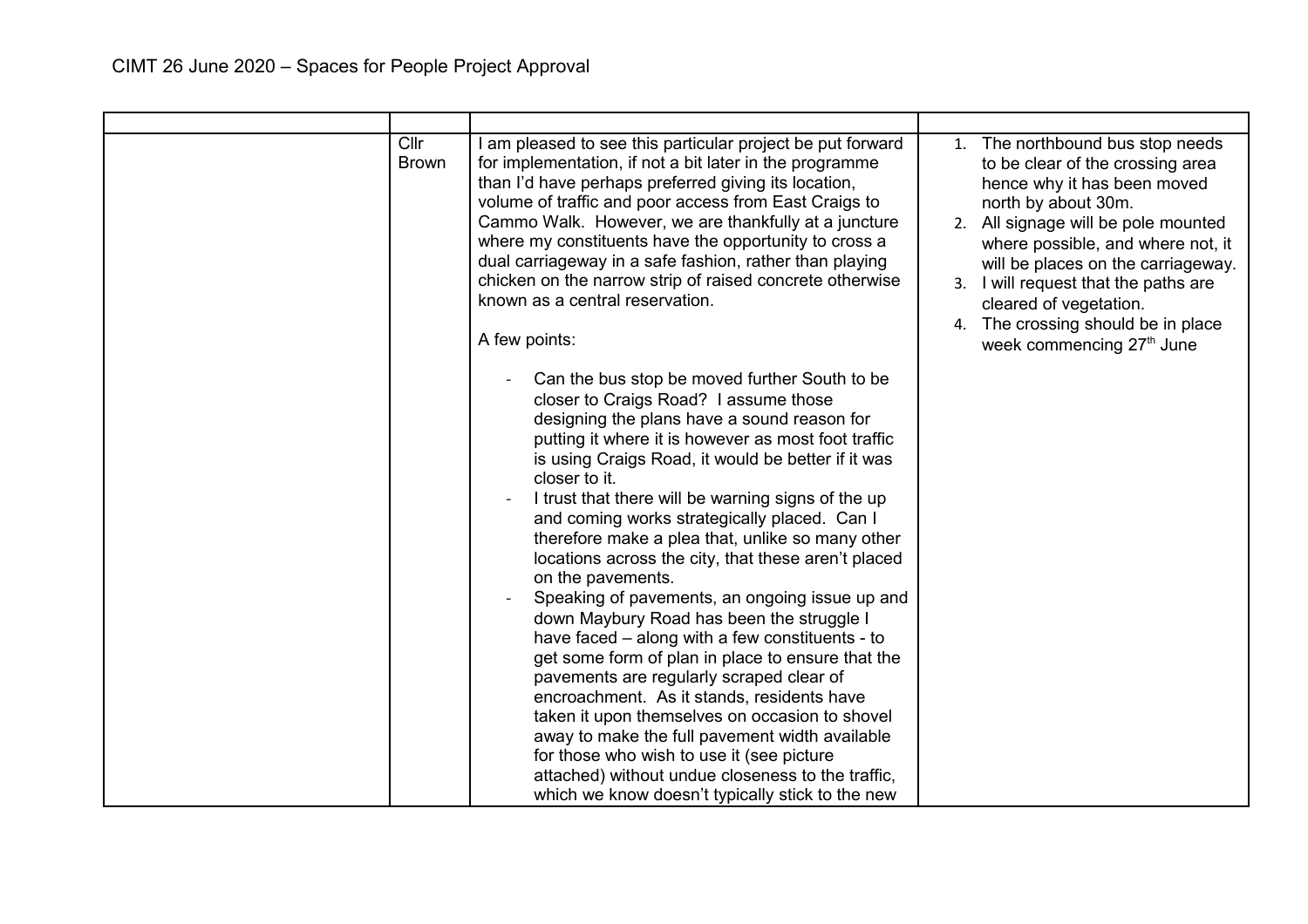|        | 30mph limits. If we are serious about asking<br>people to walk to and from Cammo using<br>Maybury Road as a way to get there, then we<br>must may significant efforts to ensure the<br>pavement is fit and proper for all users.<br>Can you advise when these works are likely to<br>commence and be completed?                                                                                                                      | This issue will be passed on to<br>the North West Locality team, or<br>their successor.                                                                                                                                                                                                                                    |
|--------|--------------------------------------------------------------------------------------------------------------------------------------------------------------------------------------------------------------------------------------------------------------------------------------------------------------------------------------------------------------------------------------------------------------------------------------|----------------------------------------------------------------------------------------------------------------------------------------------------------------------------------------------------------------------------------------------------------------------------------------------------------------------------|
| Spokes | Spokes is very supportive of this proposal and we are<br>impressed with the thoroughness that has been applied<br>in a short space of time.<br>However, we propose two improvements:<br>1. The proposed signalled crossing location is off-<br>set by some distance from the natural desire-line,<br>which is at the Craigs Rd crossroads. The<br>crossing and bus stop should be moved closer to<br>Craigs Road if at all possible. | For safety reasons, the crossing needs to<br>be located slightly further north of Craigs<br>Road so that vehicles turning left out of<br>Craigs Road (west side) will have to time<br>react to a red light.<br>All signage will be pole mounted where<br>possible, and where not, it will be places<br>on the carriageway. |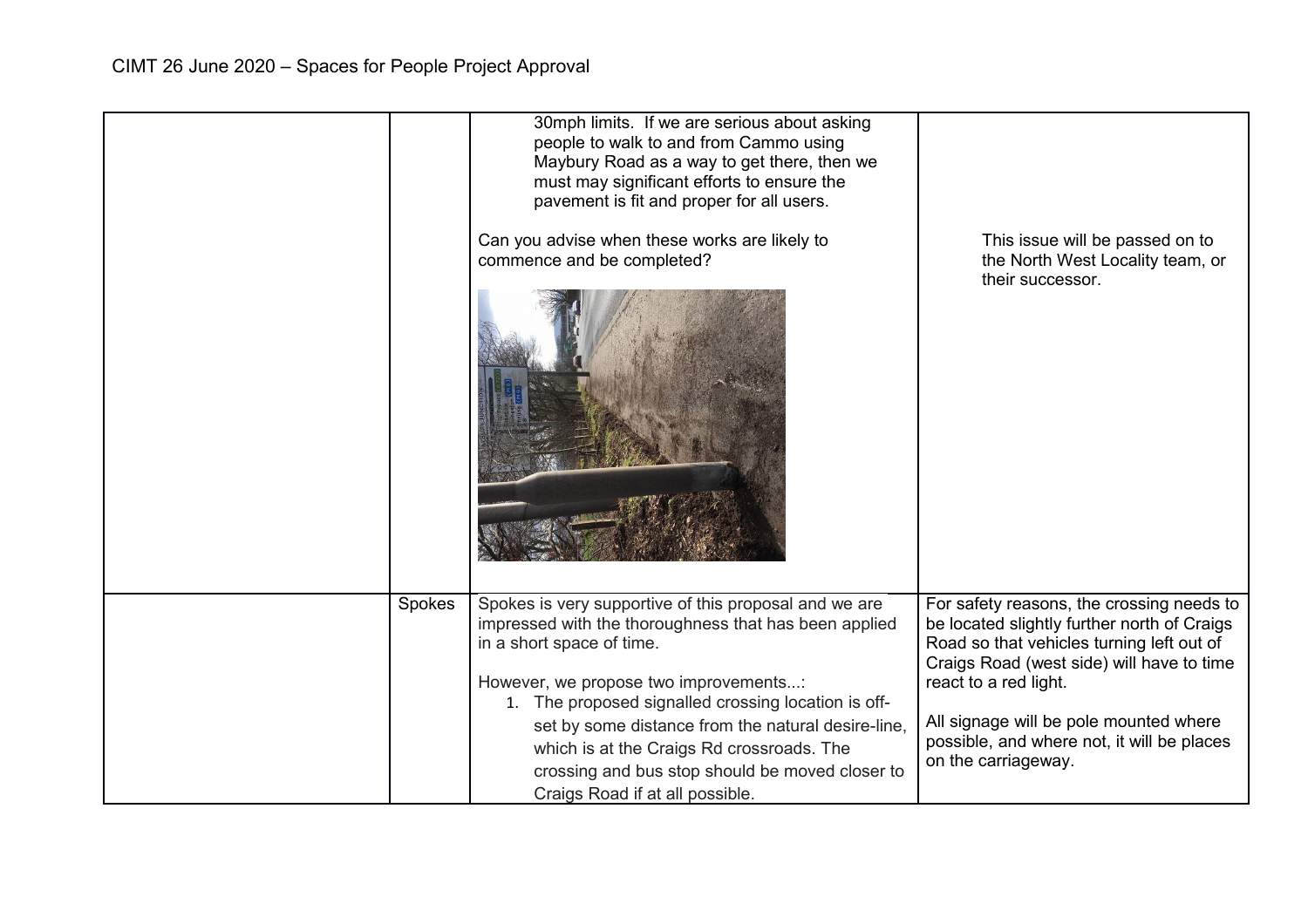| 2. The advanced signs for the lane closures should        |  |
|-----------------------------------------------------------|--|
| be relocated so as not to take up the limited             |  |
| space on the pavements.                                   |  |
|                                                           |  |
| A Transport Feasibility Study Report "Maybury Road"       |  |
| was issued in May 2020 stating:                           |  |
| "In 2018 a road traffic collision resulted in a fatality  |  |
| occurring, instigating a road safety review of the        |  |
|                                                           |  |
| Maybury Road corridor by CEC. It was agreed that a        |  |
| proposal to reduce the speed limit from 40mph to 30mph    |  |
| should be taken forward through the Traffic Regulation    |  |
| Order process and has since been implemented in           |  |
| January 2020."                                            |  |
|                                                           |  |
| However, local residents have observed that since the     |  |
| speed limit was introduced, speeds of over 60mph are      |  |
| still common.                                             |  |
|                                                           |  |
| Secondly, during the current pandemic, the Cammo area     |  |
| to the West of the road has been very popular with        |  |
| pedestrians and cyclists, encouraged by the emergency     |  |
| measures to temporarily close off Cammo Walk to           |  |
| vehicles, east of the pathway into Cammo Grove.           |  |
| This crossing has therefore become very important for     |  |
| people both on foot and on bike to access the Cammo       |  |
| area and yet there is still significant risk due to the   |  |
| speeds of traffic and the lack of a signalised crossing   |  |
| facility.                                                 |  |
|                                                           |  |
| For both the above reasons, this proposal is extremely    |  |
| welcome, albeit we urge you to modify it slightly in line |  |
| with our two suggestions above.                           |  |
|                                                           |  |
| Please would you also ensure that all future consultation |  |
|                                                           |  |
| diagrams include a key and, where traffic signals are     |  |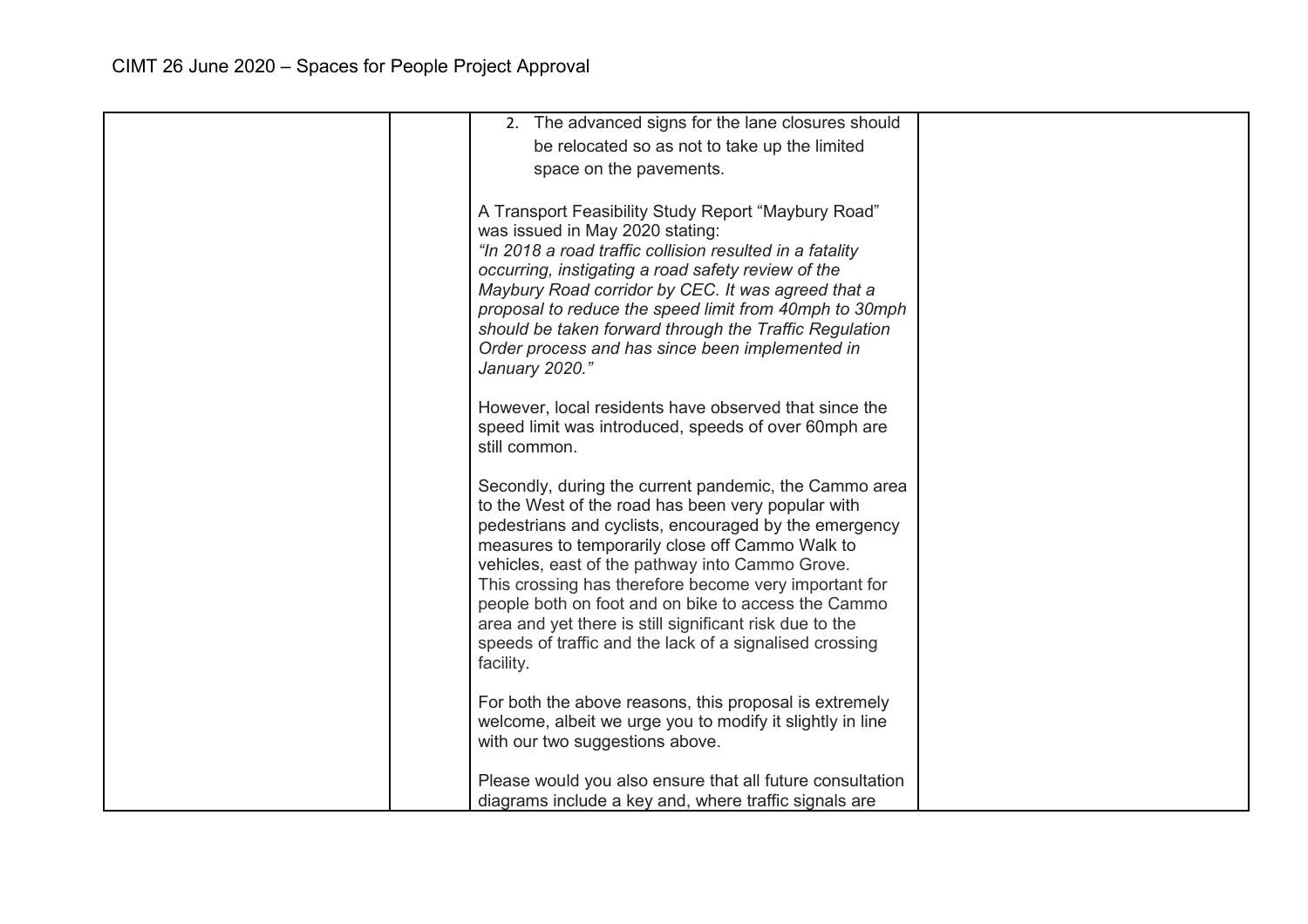|                                                      | included, that the positions of the signal and push-button<br>poles are highlighted.                                                                                                                                                                                                                                                                                                                                                                                                                                                                                                                                                                                                                                                                                                                                                                                                                                                                                                                                                                                                                                                                                                                                                                                                                                                                                                                                                                                                                                                                                                                                     |                                                                                                                                                                                                                                                                                                                                                                                                                                                                                                                                                                                                                                                                                                                                                                                                                                                                                                                                                                      |
|------------------------------------------------------|--------------------------------------------------------------------------------------------------------------------------------------------------------------------------------------------------------------------------------------------------------------------------------------------------------------------------------------------------------------------------------------------------------------------------------------------------------------------------------------------------------------------------------------------------------------------------------------------------------------------------------------------------------------------------------------------------------------------------------------------------------------------------------------------------------------------------------------------------------------------------------------------------------------------------------------------------------------------------------------------------------------------------------------------------------------------------------------------------------------------------------------------------------------------------------------------------------------------------------------------------------------------------------------------------------------------------------------------------------------------------------------------------------------------------------------------------------------------------------------------------------------------------------------------------------------------------------------------------------------------------|----------------------------------------------------------------------------------------------------------------------------------------------------------------------------------------------------------------------------------------------------------------------------------------------------------------------------------------------------------------------------------------------------------------------------------------------------------------------------------------------------------------------------------------------------------------------------------------------------------------------------------------------------------------------------------------------------------------------------------------------------------------------------------------------------------------------------------------------------------------------------------------------------------------------------------------------------------------------|
| Cramon<br>d &<br>Barnton<br>Commu<br>nity<br>Council | Cramond & Barnton Community Council have examined<br>the proposals for a temporary pedestrian/cyclist<br>crossing on Maybury Road south of the Bughtlin<br>Roundabout and north of Craigs Road Junction. We<br>would wish to put on the record the following<br>observations. In making these observations, we<br>understand that the proposed temporary narrowing of<br>traffic lanes is not solely to enable the installation of the<br>crossing, but for the full temporary period of its<br>operation.<br>1. Issues for social distancing - the controlled<br>crossing point will concentrate walkers and cyclists<br>spatially and by time periods - initiating social<br>distancing issues, which would not otherwise exist.<br>This can only be overcome with an engineered<br>collection point/reservoir area at each side of the<br>road. This is not a normal feature and does not<br>appear here.<br>2. The proposals do not adequately serve<br>cyclists' needs and may cause additional road<br>safety hazards $-$ there is no provision on the<br>footway for cycling. Hence cyclists would cross the<br>road and then either walk on the footway with their<br>bikes, cycle illegally on the footway, or be forced to<br>use the narrow carriageway. Also, the single lane<br>carriageway sections will be shared by cyclists and<br>vehicles, putting cyclists at risk both in merging into<br>the single lanes and in using the length of these<br>lanes, which are often used by fast cars and heavy<br>goods vehicles with limited sight of cyclists.<br>Should the proposals proceed, the footway on | a. The push button for the traffic signals<br>will be located on the carriageway in the<br>space coned off and as such there will be<br>sufficient space for pedestrians to pass<br>at a distance of 2m.<br>b. Segregated cycle lanes on the<br>carriageway to compliment the crossing<br>point are currently being considered for<br>implementation later in the summer<br>dependant on available budget and the<br>programme of traffic management<br>associated with the adjacent Cala<br>Cammo development.<br>c. The lane closures are to facilitate a<br>shorter crossing distance, not to mitigate<br>for excess vehicles speeds. But the<br>layout has now been altered to remove<br>the chicane from the proposal, as<br>suggested.<br>d. The northbound bus stop needs to be<br>clear of the crossing area hence why it<br>has been moved north, but only by about<br>30m.<br>e. We have had a large number of<br>requests for a crossing at this location |
|                                                      |                                                                                                                                                                                                                                                                                                                                                                                                                                                                                                                                                                                                                                                                                                                                                                                                                                                                                                                                                                                                                                                                                                                                                                                                                                                                                                                                                                                                                                                                                                                                                                                                                          |                                                                                                                                                                                                                                                                                                                                                                                                                                                                                                                                                                                                                                                                                                                                                                                                                                                                                                                                                                      |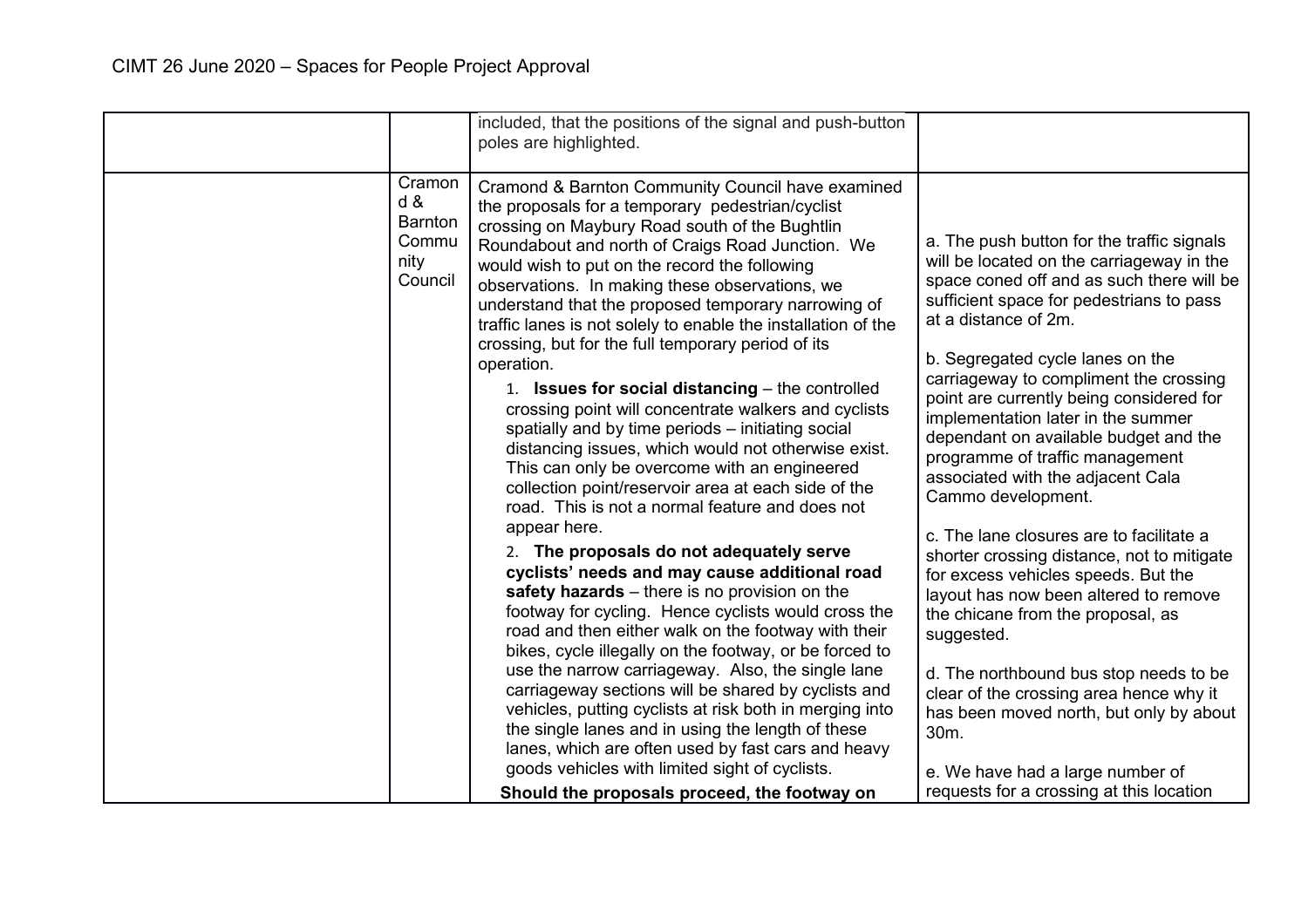| Maybury Road should be redesignated for joint<br>pedestrian and cycling use from South Maybury<br>to Cammo Gardens (northwards) and Pinegrove<br><b>Gardens to North Gyle Terrace (southwards)</b>                                                                                                                                                                                | and it is hoped the crossing will also<br>improve road safety of Maybury Road<br>through slower driver speeds. |
|-----------------------------------------------------------------------------------------------------------------------------------------------------------------------------------------------------------------------------------------------------------------------------------------------------------------------------------------------------------------------------------|----------------------------------------------------------------------------------------------------------------|
| c. Temporary closures of inside traffic lanes -<br>while recognising that these measures provide space<br>to accommodate the signal heads, should there be a<br>vehicle breakdown, collision or other blockage, there<br>is no provision to enable vehicles to avoid such a<br>blockage, as traffic would be prevented from passing<br>any blockages by the central island.       |                                                                                                                |
| If part of the reason for narrowing the lanes is<br>concerns about vehicles approaching at excessive<br>speeds, then traffic calming measures should be<br>installed to mitigate such risks and avoid the<br>introduction of another chicane (in addition to those<br>facilitating the Cammo developments) impacting on<br>traffic flow and cycling safety on Maybury Road.       |                                                                                                                |
| d. <b>Impacts on bus use</b> $-$ moving the bus stop<br>northwards, albeit temporarily, may deter use of<br>public transport services by residents of the Craigs<br>Road area, which the stop serves.                                                                                                                                                                             |                                                                                                                |
| d. Cost effectiveness of proposals $-$ given the<br>likely costs of installing and maintaining<br>temporary traffic lights, warning lighting, signage,<br>vehicle barriers, etc., we would question whether<br>this investment could be better used elsewhere,<br>given the limited numbers of potential users and<br>reductions in such use as lockdown measures<br>are relaxed. |                                                                                                                |
| Representatives of the Community Council are happy to<br>discuss any of the above issues with representatives of<br>the Council.                                                                                                                                                                                                                                                  |                                                                                                                |